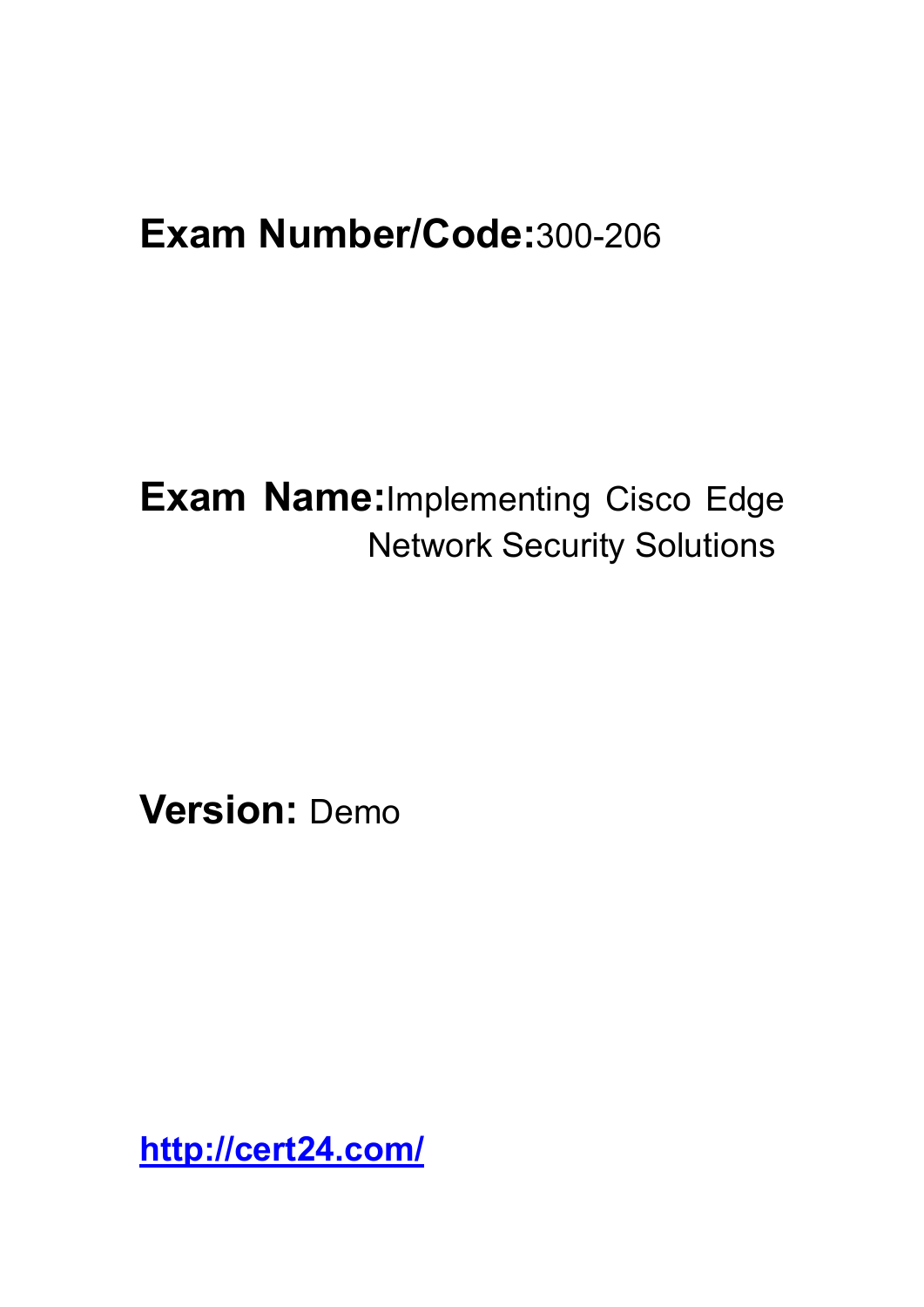QUESTION NO: 1

All 30 users on a single floor of a building are complaining about network slowness. After investigating the access switch, the network administrator notices that the MAC address table is full (10,000 entries) and all traffic is being flooded out of every port. Which action can the administrator take to prevent this from occurring?

- A. Configure port-security to limit the number of mac-addresses allowed on each port
- B. Upgrade the switch to one that can handle 20,000 entries
- C. Configure private-vlans to prevent hosts from communicating with one another
- D. Enable storm-control to limit the traffic rate
- E. Configure a VACL to block all IP traffic except traffic to and from that subnet

Answer: A

## QUESTION NO: 2

A network printer has a DHCP server service that cannot be disabled. How can a layer 2 switch be configured to prevent the printer from causing network issues?

- A. Remove the ip helper-address
- B. Configure a Port-ACL to block outbound TCP port 68
- C. Configure DHCP snooping
- D. Configure port-security

Answer: C

## QUESTION NO: 3

A switch is being configured at a new location that uses statically assigned IP addresses. Which will ensure that ARP inspection works as expected?

A. Configure the 'no-dhcp' keyword at the end of the ip arp inspection command

B. Enable static arp inspection using the command 'ip arp inspection static vlan vlan-number

C. Configure an arp access-list and apply it to the ip arp inspection command

D. Enable port security

Answer: C

## QUESTION NO: 4

Which of the following would need to be created to configure an application-layer inspection of SMTP traffic operating on port 2525?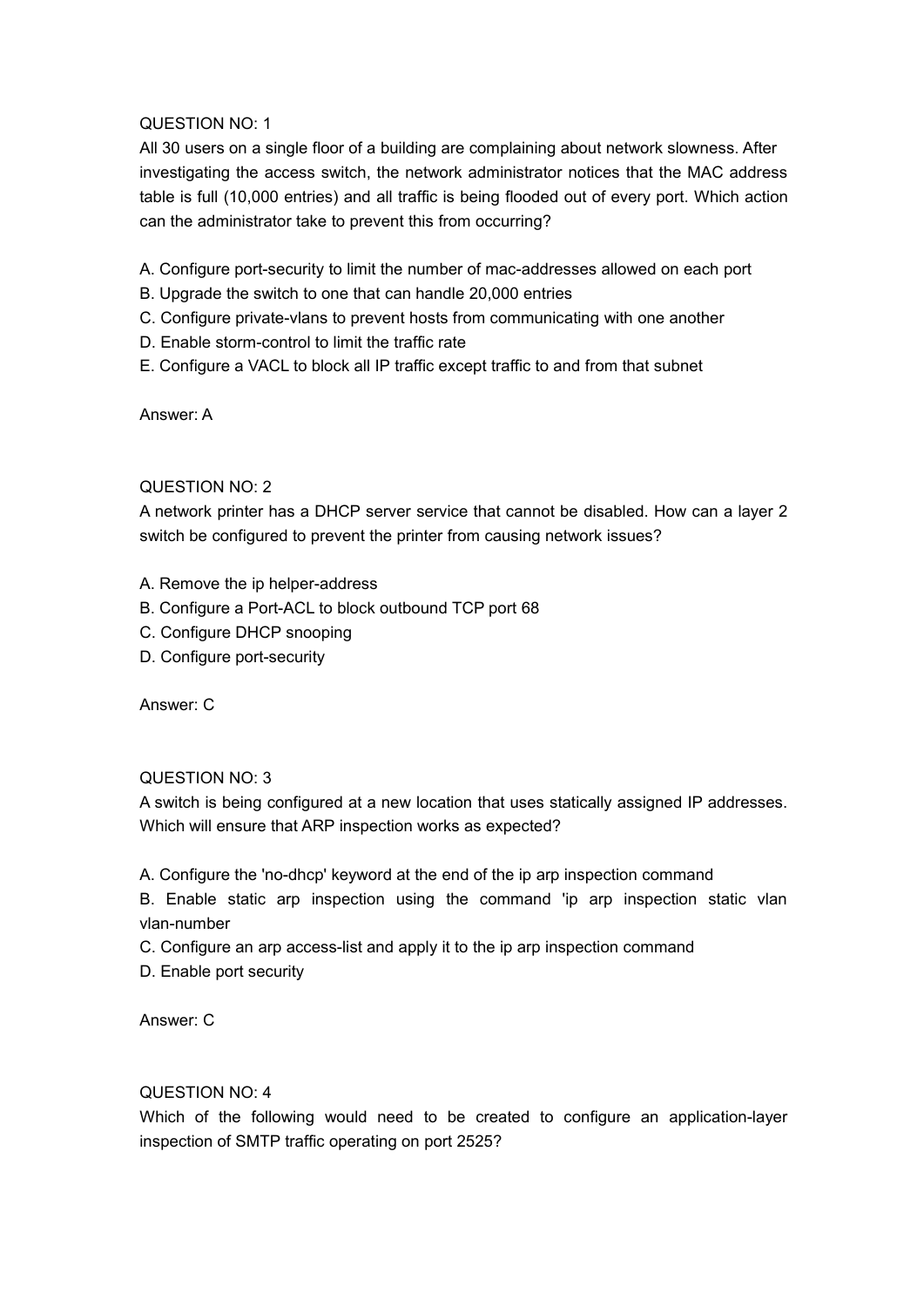A. A class-map that matches port 2525 and applying an inspect ESMTP policy-map for that class in the global inspection policy

B. A policy-map that matches port 2525 and applying an inspect ESMTP class-map for that policy

C. An access-list that matches on TCP port 2525 traffic and applying it on an interface with the inspect option

D. A class-map that matches port 2525 and applying it on an access-list using the inspect option

Answer: A

QUESTION NO: 5 Which command is used to nest objects in a pre-existing group?

- A. object-group
- B. network group-object
- C. object-group network
- D. group-object

Answer: D

## QUESTION NO: 6

Which threat-detection feature is used to keep track of suspected attackers who create connections to too many hosts or ports?

- A. complex threat detection
- B. scanning threat detection
- C. basic threat detection
- D. advanced threat detection

Answer: B

## QUESTION NO: 7

What is the default behavior of an access list on the Cisco ASA security appliance?

A. It will permit or deny traffic based on the access-list criteria.

B. It will permit or deny all traffic on a specified interface.

C. An access group must be configured before the access list will take effect for traffic control.

D. It will allow all traffic.